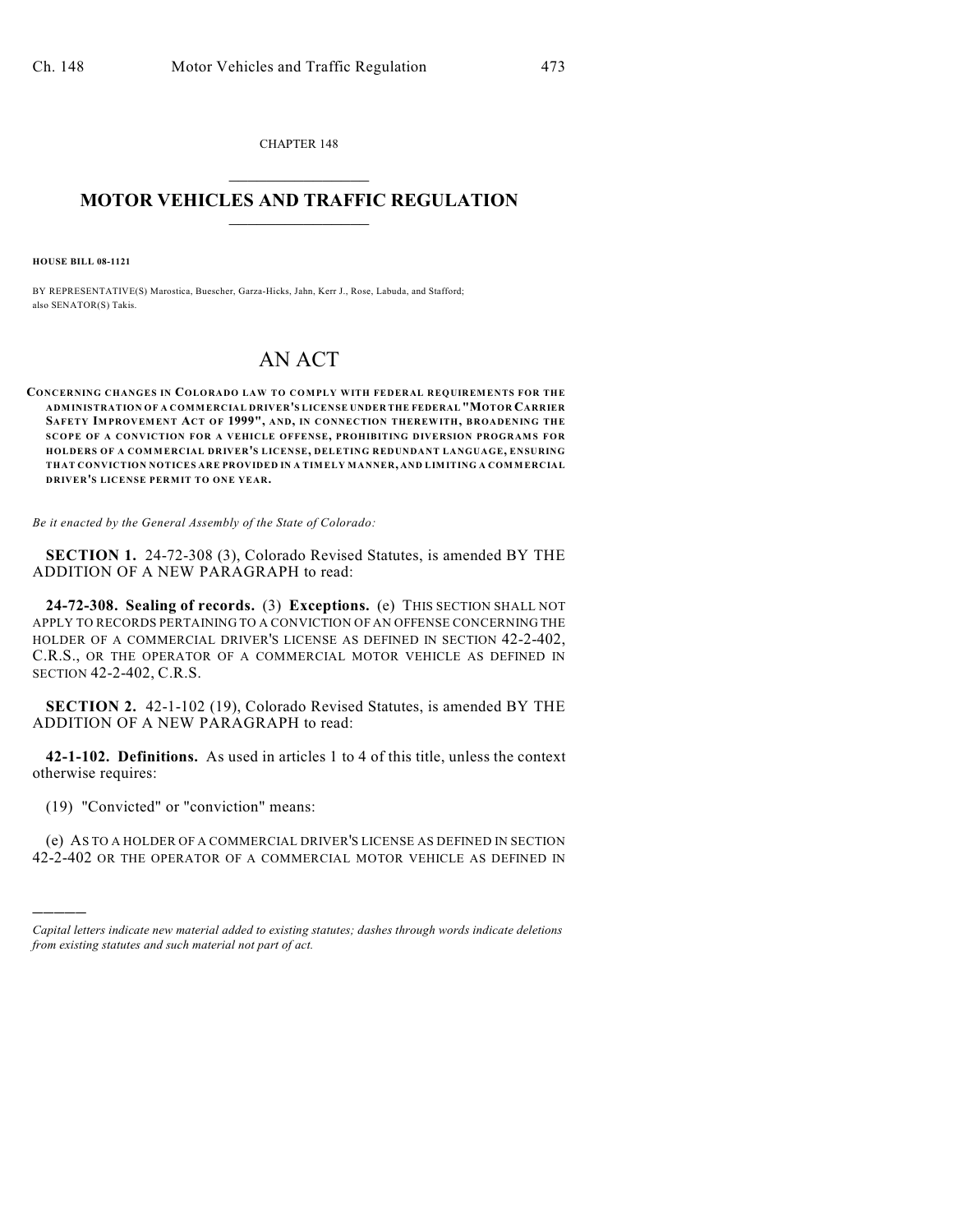SECTION 42-2-402:

(I) AN UNVACATED ADJUDICATION OF GUILT OR A DETERMINATION BY AN AUTHORIZED ADMINISTRATIVE HEARING THAT A PERSON HAS VIOLATED OR FAILED TO COMPLY WITH THE LAW;

(II) AN UNVACATED FORFEITURE OF BAIL OR COLLATERAL DEPOSITED TO SECURE THE PERSON'S APPEARANCE IN COURT;

(III) THE PAYMENT OF A FINE OR COURT COST OR VIOLATION OF A CONDITION OF RELEASE WITHOUT BAIL, REGARDLESS OF WHETHER OR NOT THE PENALTY IS REBATED, SUSPENDED, OR PROBATED; OR

(IV) A DEFERRED SENTENCE.

**SECTION 3.** 42-2-106 (1), Colorado Revised Statutes, is amended BY THE ADDITION OF A NEW PARAGRAPH to read:

**42-2-106. Instruction permits and temporary licenses.** (1) (f) NOTWITHSTANDING PARAGRAPHS (a) TO (d) OF THIS SUBSECTION (1), A TEMPORARY INSTRUCTION PERMIT TO OPERATE A COMMERCIAL MOTOR VEHICLE AS DEFINED IN SECTION 42-2-402 SHALL EXPIRE ONE YEAR AFTER ISSUANCE.

**SECTION 4.** The introductory portion to 42-2-121 (5) (a), Colorado Revised Statutes, is amended, and the said  $42-2-121$  (5) (a) is further amended BY THE ADDITION OF THE FOLLOWING NEW SUBPARAGRAPHS, to read:

**42-2-121. Records to be kept by department - admission of records in court.** (5) (a) Upon application by a person, the department shall expunge all records concerning a conviction of a person for driving any vehicle in this state with an alcohol level of at least 0.02 but not more than 0.05 grams of alcohol per hundred milliliters of blood or at least 0.02 but not more than 0.05 grams of alcohol per two hundred ten liters of breath while under twenty-one years of age pursuant to section 42-4-1301 (2) (a.5) and any records concerning an administrative determination resulting in a revocation under section  $42-2-126$  (2) (a) (I.5) or (2) (a) (IV) if:

(V) SUCH PERSON HAS NEVER HELD A COMMERCIAL DRIVER'S LICENSE AS DEFINED IN SECTION 42-2-402; AND

(VI) SUCH PERSON WAS NOT OPERATING A COMMERCIAL MOTOR VEHICLE AS DEFINED IN SECTION 42-2-402.

**SECTION 5.** 42-4-1715 (1) (b) (I), Colorado Revised Statutes, is amended BY THE ADDITION OF THE FOLLOWING NEW SUB-SUBPARAGRAPHS to read:

**42-4-1715. Convictions, judgments, and charges recorded - public inspection.** (1) (b) (I) Upon application by a person, the court shall expunge all records concerning a conviction of the person for driving any vehicle in this state with an alcohol level of at least 0.02 but not more than 0.05 grams of alcohol per hundred milliliters of blood or at least 0.02 but not more than 0.05 grams of alcohol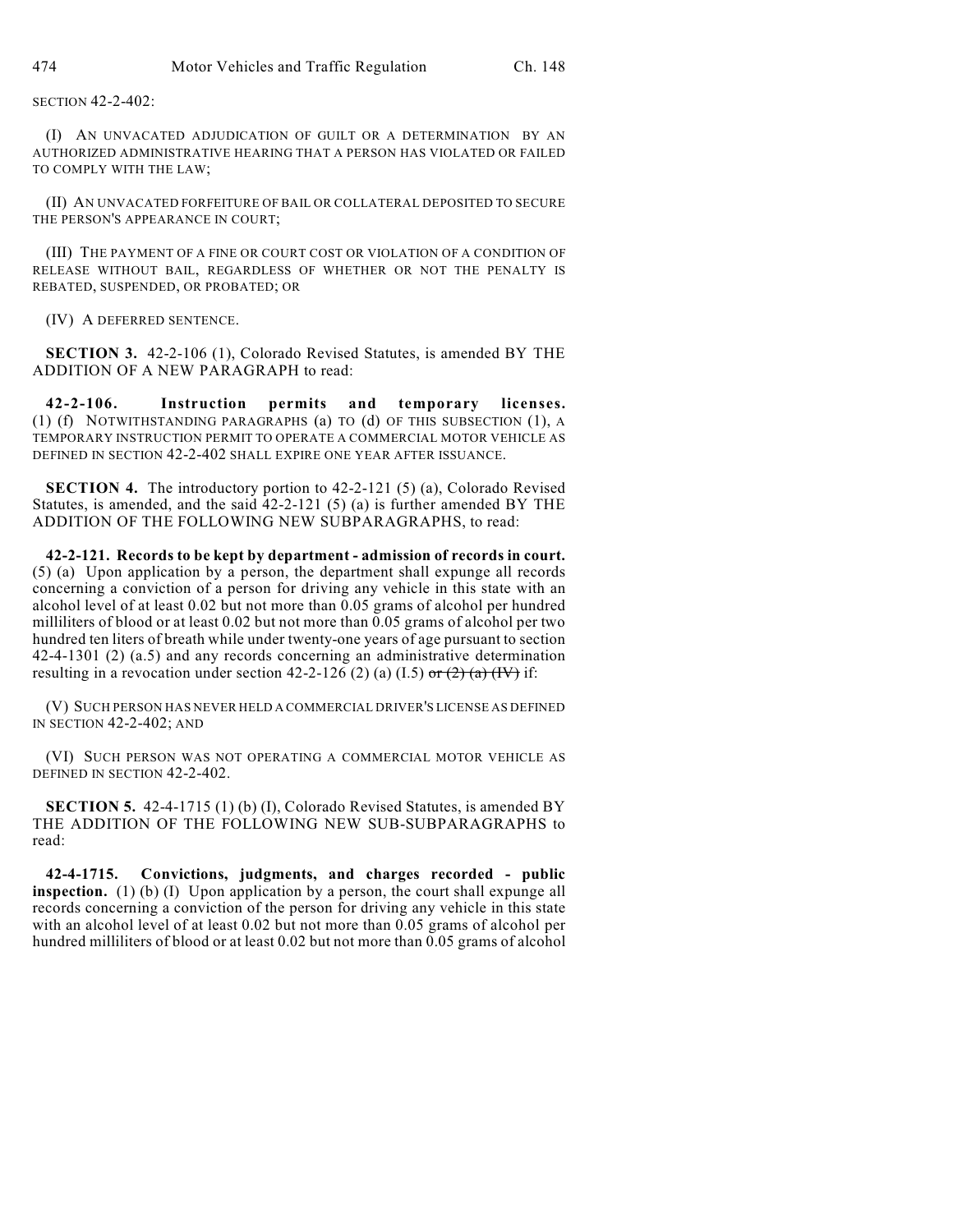per two hundred ten liters of breath while under twenty-one years of age pursuant to section 42-4-1301 (2) (a.5) if:

(E) SUCH PERSON HAS NEVER HELD A COMMERCIAL DRIVER'S LICENSE AS DEFINED IN SECTION 42-2-402; AND

(F) SUCH PERSON WAS NOT OPERATING A COMMERCIAL MOTOR VEHICLE AS DEFINED IN SECTION 42-2-402.

**SECTION 6.** 42-4-1715 (2) and (4) (b), Colorado Revised Statutes, are amended to read:

**42-4-1715. Convictions, judgments, and charges recorded - public inspection.** (2) (a) SUBJECT TO PARAGRAPH (b) OF THIS SUBSECTION (2), within ten days after the entry of a judgment, conviction, or forfeiture of bail of a person upon a charge of violating any provision of this article or other law regulating the operation of vehicles on highways, the judge or clerk of the court in which the entry of a judgment was made,  $\sigma$ r the conviction was had, or bail was forfeited shall prepare and immediately forward to the department an abstract of the record of said THE court covering every case in which said THE person had a judgment entered against him or her, was so convicted, or forfeited bail, which abstract must SHALL be certified by the person so required to prepare the same PREPARER to be true and correct.

(b) FOR THE HOLDER OF A COMMERCIAL DRIVER'S LICENSE AS DEFINED IN SECTION 42-2-402 OR AN OFFENSE COMMITTED BY A PERSON OPERATING A COMMERCIAL MOTOR VEHICLE AS DEFINED IN SECTION 42-2-402, WITHIN FIVE DAYS AFTER CONVICTION OF A PERSON UPON A CHARGE OF VIOLATING THIS ARTICLE OR OTHER LAW REGULATING THE OPERATION OF VEHICLES ON HIGHWAYS, THE JUDGE OR CLERK OF THE COURT IN WHICH THE PERSON WAS CONVICTED SHALL PREPARE AND FORWARD TO THE DEPARTMENT AN ABSTRACT OF THE RECORD OF THE COURT COVERING EVERY CASE IN WHICH THE PERSON WAS CONVICTED, WHICH ABSTRACT SHALL BE CERTIFIED BY THE PREPARER TO BE TRUE AND CORRECT.

(4) (b) Every juvenile court shall forward a like report to the department upon the adjudication of delinquency of any juvenile based upon conduct which would establish vehicular homicide if committed by an adult.

**SECTION 7.** Part 17 of article 4 of title 42, Colorado Revised Statutes, is amended BY THE ADDITION OF A NEW SECTION to read:

**42-4-1719. Violations - commercial driver's licenses - compliance with federal regulation.** AS TO A HOLDER OF A COMMERCIAL DRIVER'S LICENSE AS DEFINED IN SECTION 42-2-402 OR THE OPERATOR OF A COMMERCIAL MOTOR VEHICLE AS DEFINED IN SECTION 42-2-402, A COURT SHALL NOT DEFER IMPOSITION OF JUDGMENT OR ALLOW A PERSON TO ENTER INTO A DIVERSION PROGRAM THAT WOULD PREVENT A DRIVER'S CONVICTION FOR ANY VIOLATION, IN ANY TYPE OF MOTOR VEHICLE, OF A TRAFFIC CONTROL LAW FROM APPEARING ON THE DRIVER'S RECORD.

**SECTION 8. Effective date - applicability.** This act shall take effect July 1, 2008, and shall apply to offenses occurring on or after said date.